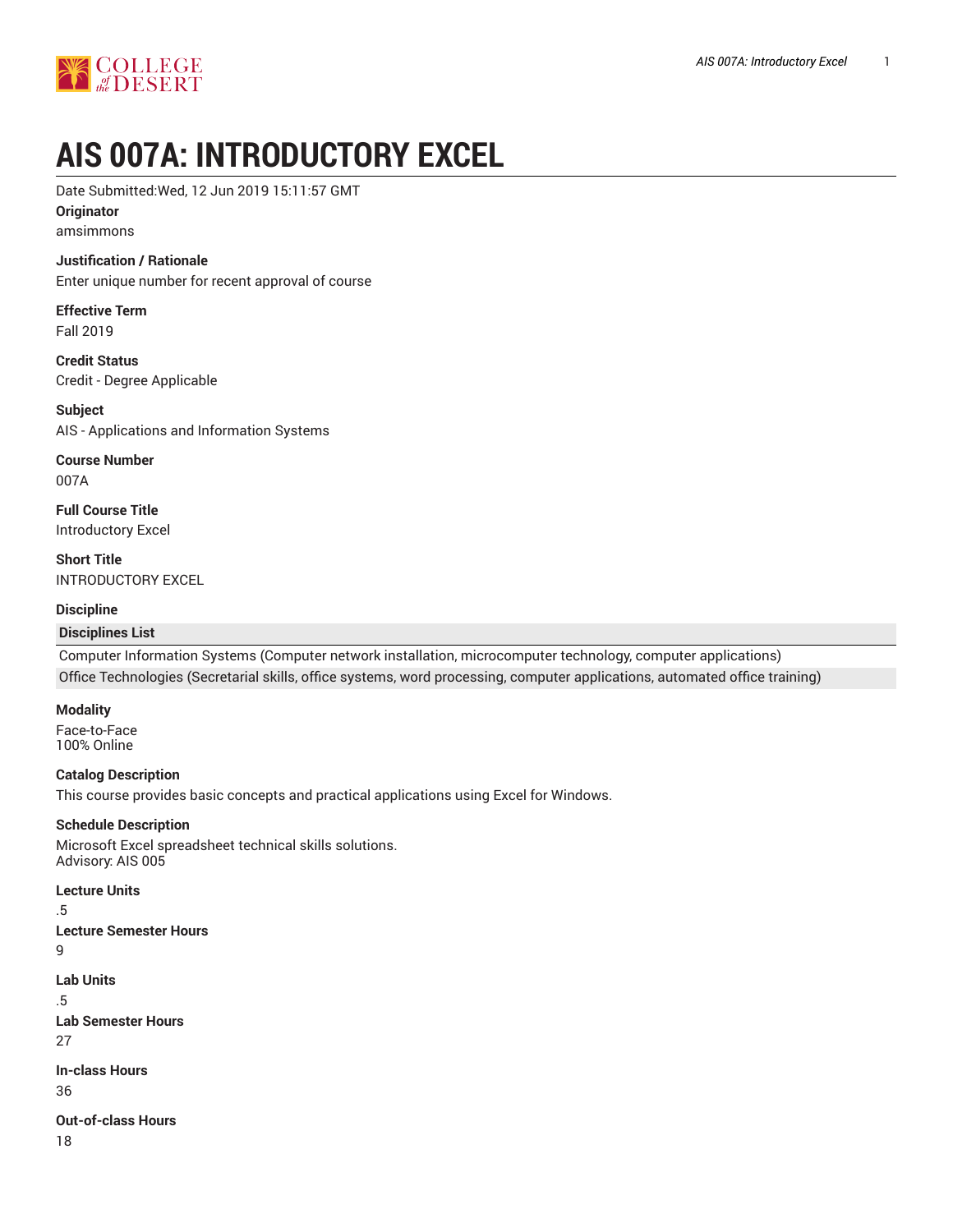

**Total Course Units**

1 **Total Semester Hours** 54

**Prerequisite Course(s)** Advisory: AIS 005

# **Required Text and Other Instructional Materials**

**Resource Type** Book **Open Educational Resource** No

**Author** Randy Nordell, Kathleen Stewart, and Kari Wood

**Title** MS Office 2016: In Practice Excel ebook/with SIMnet

## **Edition**

2016

**City** New York, New York

**Publisher** McGraw Hill/Irwin

**Year** 2017

**College Level**

Yes

**Flesch-Kincaid Level** 11

**ISBN #** 9781259930317

**Class Size Maximum** 28

**Entrance Skills** File management skills

## **Prerequisite Course Objectives**

AIS 005-Understand types of information systems and their role in business. AIS 005-Demonstrate the ability to save and retrieve documents on a variety of appropriate storage devices AIS 005-Understand basic system and application software programs and concepts.

## **Course Content**

1. Basic spreadsheet concepts, terms, and definitions

- 2. Creating and Editing Workbooks
	- a. Creating Saving and Opening Workbooks
	- b. Entering and Editing Data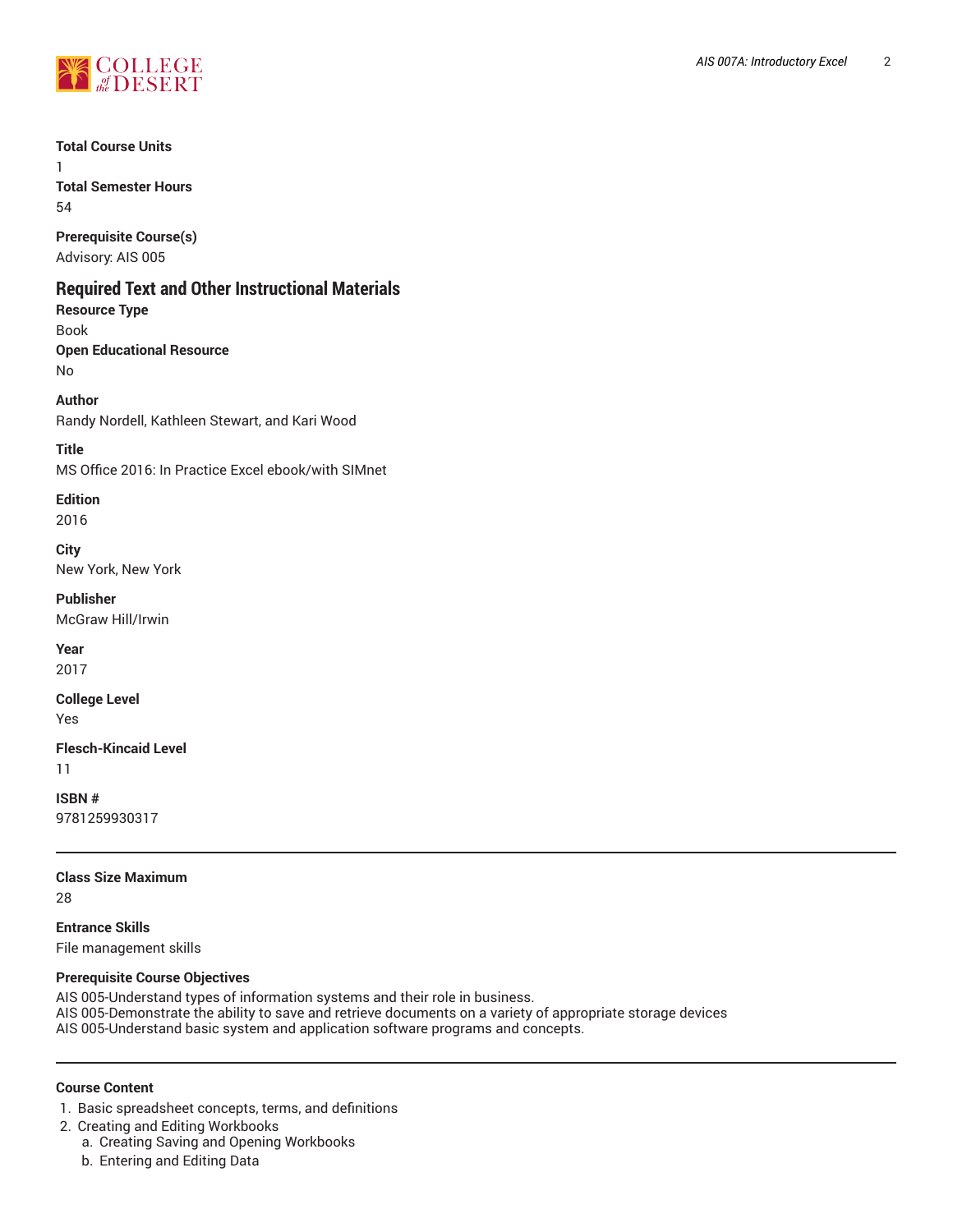

- c. Formatting a Worksheet and Appearance of the Workbook
- d. Naming, saving, printing, and retrieving spreadsheet
- 3. Working with Formulas and Functions
	- a. Building and Editing a Formula
	- b. Setting Mathematical Order of Operations
	- c. Using Absolute, Mixed, Relative and 3D References
	- d. Formula Auditing Tools
	- e. Working with Statistical, Financial, Logical and Look up Functions
- 4. Creating and Editing Charts
	- a. Chart Objects and Chart Sheet
	- b. Quick layouts and styles
	- c. Editing and Formatting Chart Elements
- 5. Organizing and Getting Data
	- a. Applying Conditional Formatting
	- b. Sorting and Filtering
	- c. Using subtotals, groups and outlines
	- d. Importing and Exporting Data
	- e. Building Pivot Tables

## **Lab Content**

Hands on practice on all of the concepts listed above.

#### **Course Objectives**

|             | <b>Objectives</b>                                                                |
|-------------|----------------------------------------------------------------------------------|
| Objective 1 | Define and describe basic spreadsheet concepts, terms, and definitions.          |
| Objective 2 | Start Excel and identify parts of the Excel screen                               |
| Objective 3 | Create a simple spreadsheet using common formatting and editing commands.        |
| Objective 4 | Demonstrate ability to enter numbers, text, formulas, and dates in a spreadsheet |
| Objective 5 | Use Excel formulas and functions                                                 |
| Objective 6 | Format a worksheet                                                               |
| Objective 7 | Create and use templates and workbooks                                           |
| Objective 8 | Create and edit charts                                                           |

## **Student Learning Outcomes**

|                               | Upon satisfactory completion of this course, students will be able to: |  |  |
|-------------------------------|------------------------------------------------------------------------|--|--|
| Outcome 1                     | Demonstrate use of Excel tools at an introductory level                |  |  |
| <b>Methods of Instruction</b> |                                                                        |  |  |

| <b>Method</b>                      | Please provide a description or examples of how each instructional<br>method will be used in this course. |
|------------------------------------|-----------------------------------------------------------------------------------------------------------|
| <b>Discussion</b>                  | In class discussion and/or online Canvas discussions                                                      |
| Demonstration, Repetition/Practice | Practice using different computer features according to the class<br>content                              |
| Collaborative/Team                 | Creation of cooperative learning tasks such as a small group or paired<br>activities.                     |
| Technology-based instruction       | Use of hardware and software according to objectives                                                      |
| Lecture                            | Presentation of topic in content                                                                          |
| <b>Methods of Evaluation</b>       |                                                                                                           |

| <b>Method</b>                           | Please provide a description or examples of how<br>each evaluation method will be used in this course. | <b>Type of Assignment</b> |
|-----------------------------------------|--------------------------------------------------------------------------------------------------------|---------------------------|
| Self-paced testing, Student preparation | Interactive book and simulations                                                                       | In Class Only             |
| Student participation/contribution      | Class discussion and questions                                                                         | In Class Only             |
| Mid-term and final evaluations          | Exam                                                                                                   | In Class Only             |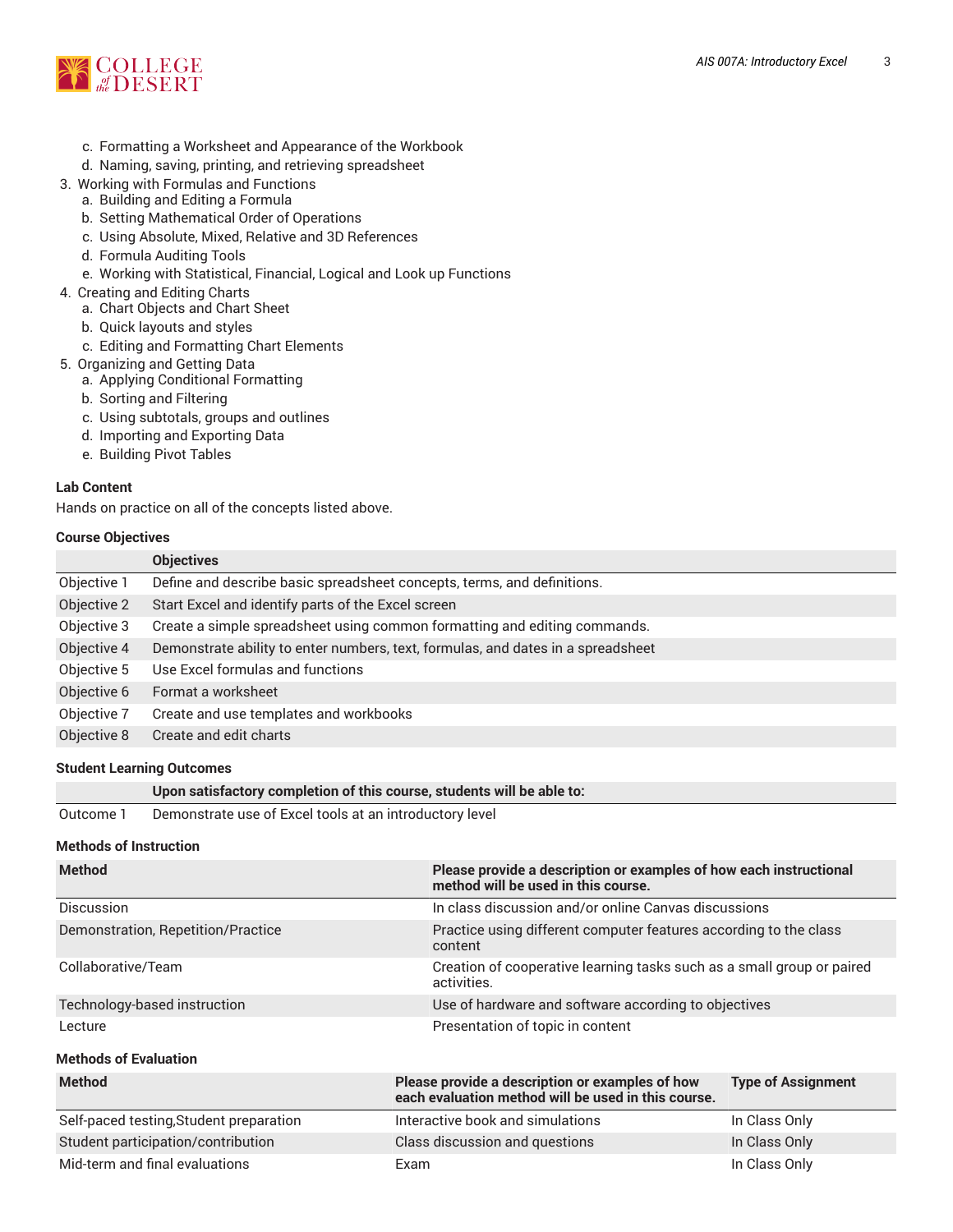

| Tests/Quizzes/Examinations                | Timed Quizzes                                                                              | In and Out of Class |
|-------------------------------------------|--------------------------------------------------------------------------------------------|---------------------|
| Computational/problem-solving evaluations | Projects using Excel features                                                              | In and Out of Class |
| Laboratory projects                       | Lab demonstration of skills covering all the content In and Out of Class<br>of the course. |                     |

#### **Assignments**

#### **Other In-class Assignments**

- 1. Move and copy Excel spreadsheets from one folder to another
- 2. Rename spreadsheets
- 3. Create, move, and delete folders
- 4. Create backups
- 5. Open, modify and save an existing Excel spreadsheet
- 6. Format large Excel spreadsheets using:
	- a. Fonts
	- b. Colors
	- c. Column and row heights
	- d. Hide columns
	- e. Alignment
	- f. Text wrap
	- g. Auto Format
	- h. Custom number formats
	- i. Styles
- 7. Print a large, multi-workbook excel spreadsheet using Print Areas and Page setup
- 8. Create a spreadsheet with formulas using absolute and relative cell addressing
- 9. Create several spreadsheets using Built-in Functions for:
	- a. Statistical functions
	- b. Accounting functions
	- c. Text functions
	- d. Arithmetic functions
	- e. Lookup functions
	- f. Financial Functions
	- g. Date Functions
- 10. Create a workbook with multiple worksheets
- 11. Create and modify charts

## **Other Out-of-class Assignments**

Spreadsheet projects to demonstrate proficiency with all of the in-class assignments

#### **Grade Methods**

Letter Grade Only

# **Distance Education Checklist**

# **Instructional Materials and Resources**

## If you use any other technologies in addition to the college LMS, what other technologies will you use and how are you ensuring **student data security?**

All data referent to student work done outside of Canvas is encrypted and synced by the access pairing created by College of the Desert IT Department.

# **Effective Student/Faculty Contact**

## Which of the following methods of regular, timely, and effective student/faculty contact will be used in this course?

## **Within Course Management System:**

Discussion forums with substantive instructor participation Regular virtual office hours Private messages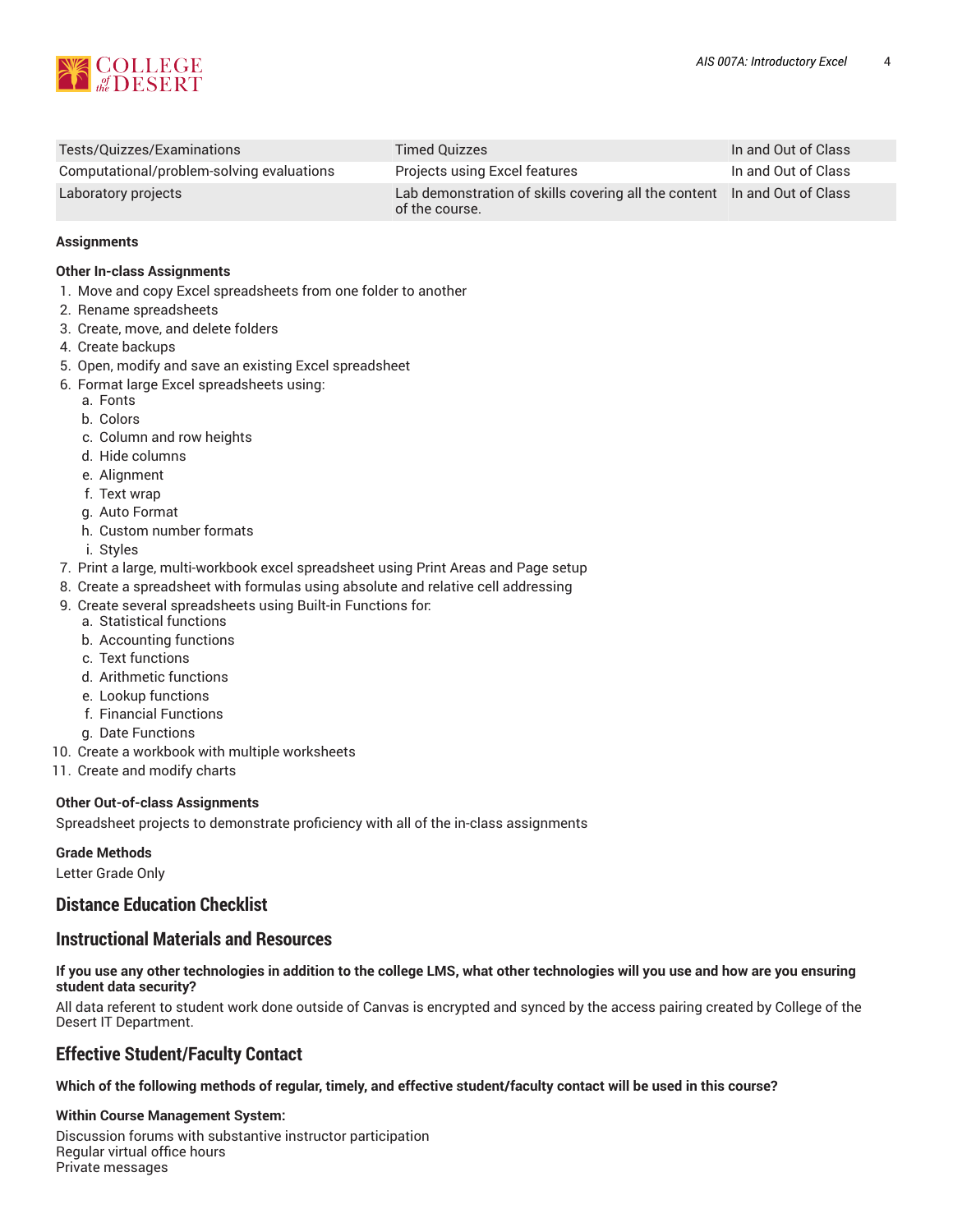

Online quizzes and examinations Video or audio feedback Weekly announcements

#### **External to Course Management System:**

Direct e-mail Posted audio/video (including YouTube, 3cmediasolutions, etc.)

#### Briefly discuss how the selected strategies above will be used to maintain Regular Effective Contact in the course.

This class if online is being taught via Canvas. Instructors will use asynchronous text and video messages to interact with the students. Also, discussions boards, constant announcements will be used. Zoom virtual office hours with screen sharing and interaction capabilities will be available.

#### **If interacting with students outside the LMS, explain how additional interactions with students outside the LMS will enhance student learning.**

Canvas is used for external interaction as well.

# **Online Course Enrollment**

**Maximum enrollment for online sections of this course** 28

## **Other Information**

# **MIS Course Data**

**CIP Code** 52.0401 - Administrative Assistant and Secretarial Science, General.

**TOP Code** 051400 - Office Technology/Office Computer Applications

**SAM Code** C - Clearly Occupational

**Basic Skills Status** Not Basic Skills

**Prior College Level** Not applicable

**Cooperative Work Experience** Not a Coop Course

**Course Classification Status** Credit Course

**Approved Special Class** Not special class

**Noncredit Category** Not Applicable, Credit Course

**Funding Agency Category** Not Applicable

**Program Status** Program Applicable

**Transfer Status** Transferable to CSU only